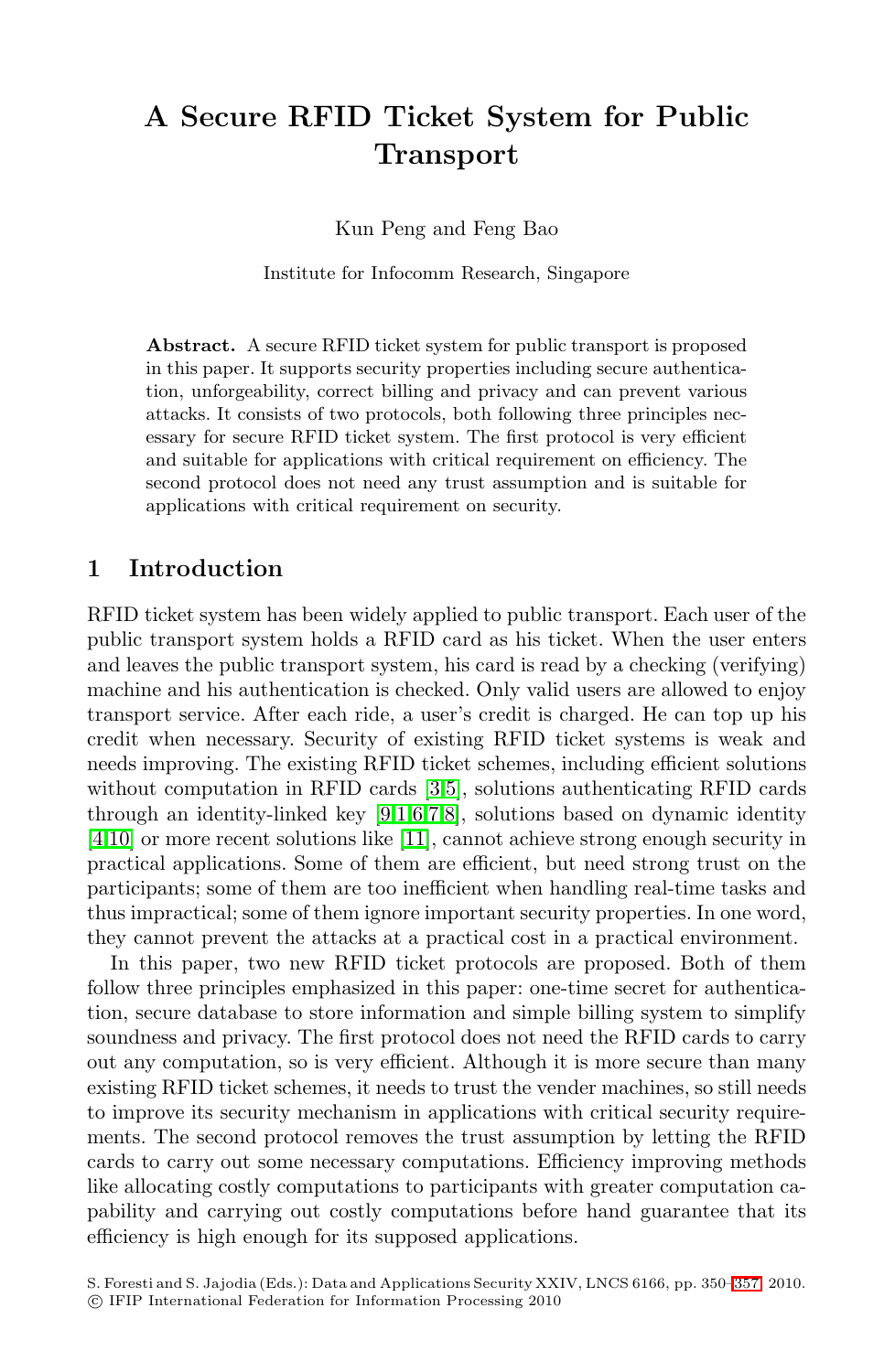## **2 New Schemes**

Two new protocols for RFID ticket in public transport are proposed in this section. Before describing the two protocols, three designing principles are proposed and explained. We believe that they are necessary in secure RFID ticket schemes. Then the two protocols, denoted as Protocol 1 and Protocol 2 respectively, are proposed. Both of them follow the three principles. Protocol 1 is very efficient but depends on a trust assumption. Protocol 2 is less efficient but more secure and its efficiency is still practical.

### **2.1 Three Principles**

There are three designing principles we think necessary in design of secure RFID ticket schemes. They are one-time secret, information stored in a database and simple billing mechanism.

Firstly, our analysis leads to a result: unless interactive asymmetric cipher based cryptographic techniques like zero knowledge proof is employed, a RFID card must use different secret information for each authentication operation in a RFID ticket based public transport system.

- **–** If a RFID card uses the same symmetric cipher based secret information for each authentication, it can be linked to the unique authentication secret and thus can be traced.
- **–** A unique authentication secret for a RFID card is liable to replay attack. The unique authentication secret may be reused.

As we stated before, with practical limitations to the computation capability, asymmetric cipher is too costly for authentication, which must be real-time. So to achieve privacy and prevent replay attack, one-time secret is necessary in authentication.

Secondly, we demonstrate that in a RFID ticket based public transportation system there must be a database.

- **–** Although information in the system can be stored in the RFID cards, as stated before, it is difficult to prevent the card from being tampered with if the card owner colludes. Moreover, if the verifiers need to write some information (e.g. billing information) to the cards, a corrupted verifier may write invalid information to the RFID cards. So information on the IFID cards is not reliable and a database is needed to store some important information.
- **–** As costly asymmetric cipher cannot be employed in authentication and onetime authentication secret must be employed, a database is needed to store some verification information, against which the one-time authentication secrets can be tested. For each valid one-time authentication secret, there is corresponding verification record in the database. A one-time authentication secret is accepted if and only if a corresponding verification record can be found in the database. After a one-time authentication secret is successfully verified, its corresponding verification record is deleted from the database so that it cannot be reused.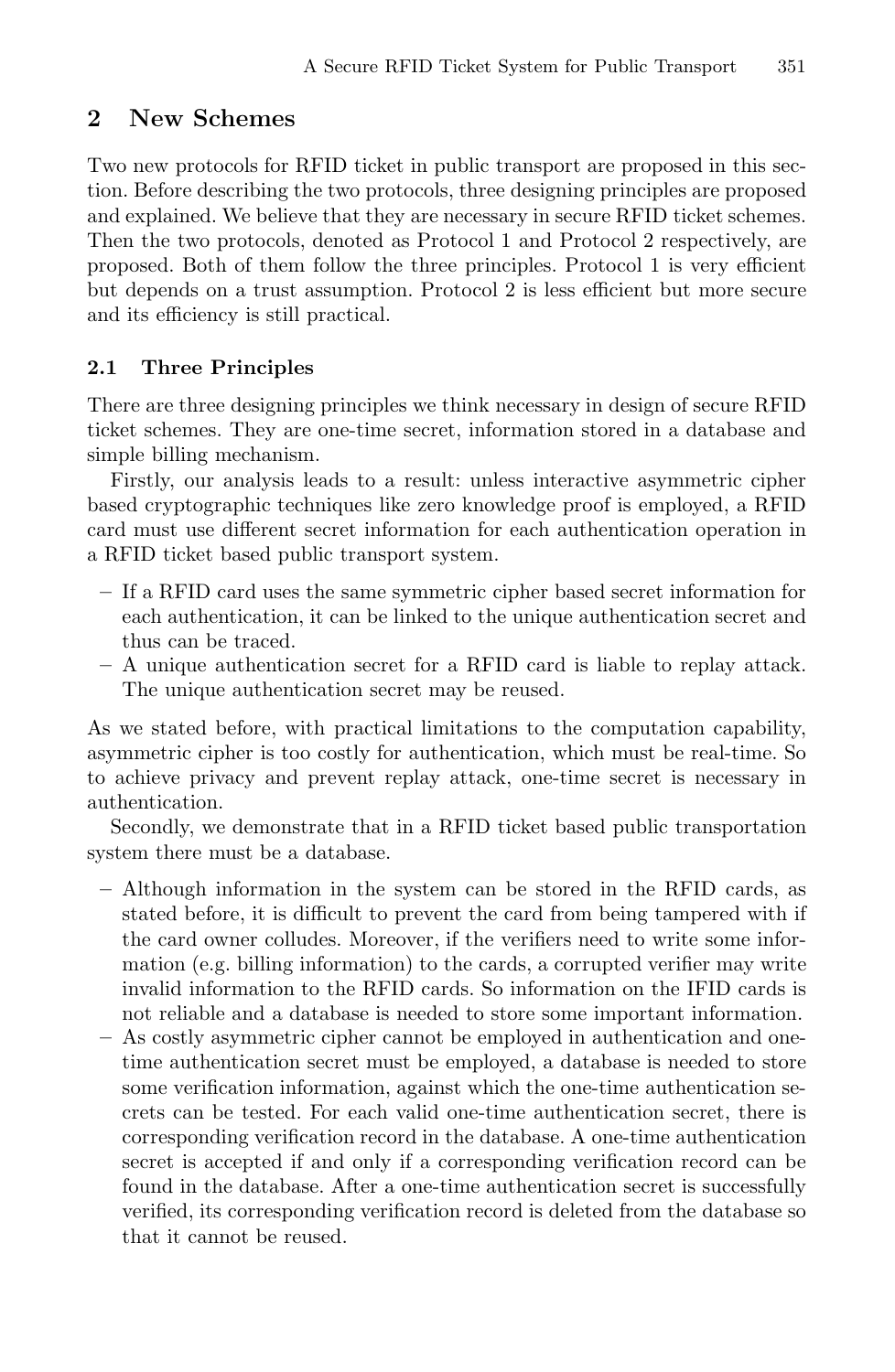#### 352 K. Peng and F. Bao

**–** If the credit and billing information of a RFID ticket is stored in the RFID card, it may be tampered with as stated before. So we suggest to store it in the same database together with the verification records. Various security mechanisms including access control, file protection, encryption, audit, encryption and sharing of power among multiple parties can be employed in the database to g[ua](#page-7-2)rantee integrity (and privacy when necessary) of the credit and billing information.

Receiving an authentication query, the database searches its records for the corresponding verification information. The search must be efficient as it must be real-time. So computation in the search must be strictly limited although the database manager may have greater computation capability than the users. So the number of cryptographic operations should be strictly controlled and a large number of cryptographic operations like in [9] must be avoided.

Thirdly, we find that billing system should employ the so-called simple billing mechanism. In a simple billing mechanism, each trip in the public transport system is charged a same amount of credit no matter how long it is. As discussed before, the credit and billing information should be stored in a database. If charging of a RFID card is measured by the length of the trip, the authority in charge of the database must calculate the chargement according to the starting place and the ending place of the trip and thus can collect the card owner's location information and trace him. So for the sake of privacy of RFID card users and to prevent tracing attack, simple billing mechanism should be employed. Actually, this billing mechanism has been widely employed in public transport systems in many cities in the world.

#### **2.2 Protocol 1**

Protocol 1 is a simple and secure RFID based protocol for public transport especially suitable for low-capability RFID cards. In Protocol 1, a RFID card does not need to perform any computation. However, the vender machines must be trusted. The RFID card defined suitable for public transport is used. The three principles, one-time secret, database and simple billing mechanism are employed in Protocol 1. When a user buys a new RFID card or tops up his RFID card at a vender machine, the vender machine receives his payment and calculates how many times the user is allowed to use the public transport service according to the simple billing mechanism. Suppose the user's payment enables t times of service. The vender machine generates 2t verification tokens and stores them in the users' RFID card. The vender machine generates a verification record for each token and then stores the 2t tokens in the database, each in a random different place. Each trip costs a user two tokens in his card. Each of the two tokens is verified against the corresponding record in the database, which is deleted afterward. Detailed description of the protocol is as follows.

1. A database is set up. The vender machines have the right to insert records to the database. The check machines in the transport stations are verifiers and can query the database for a record. The database can automatically delete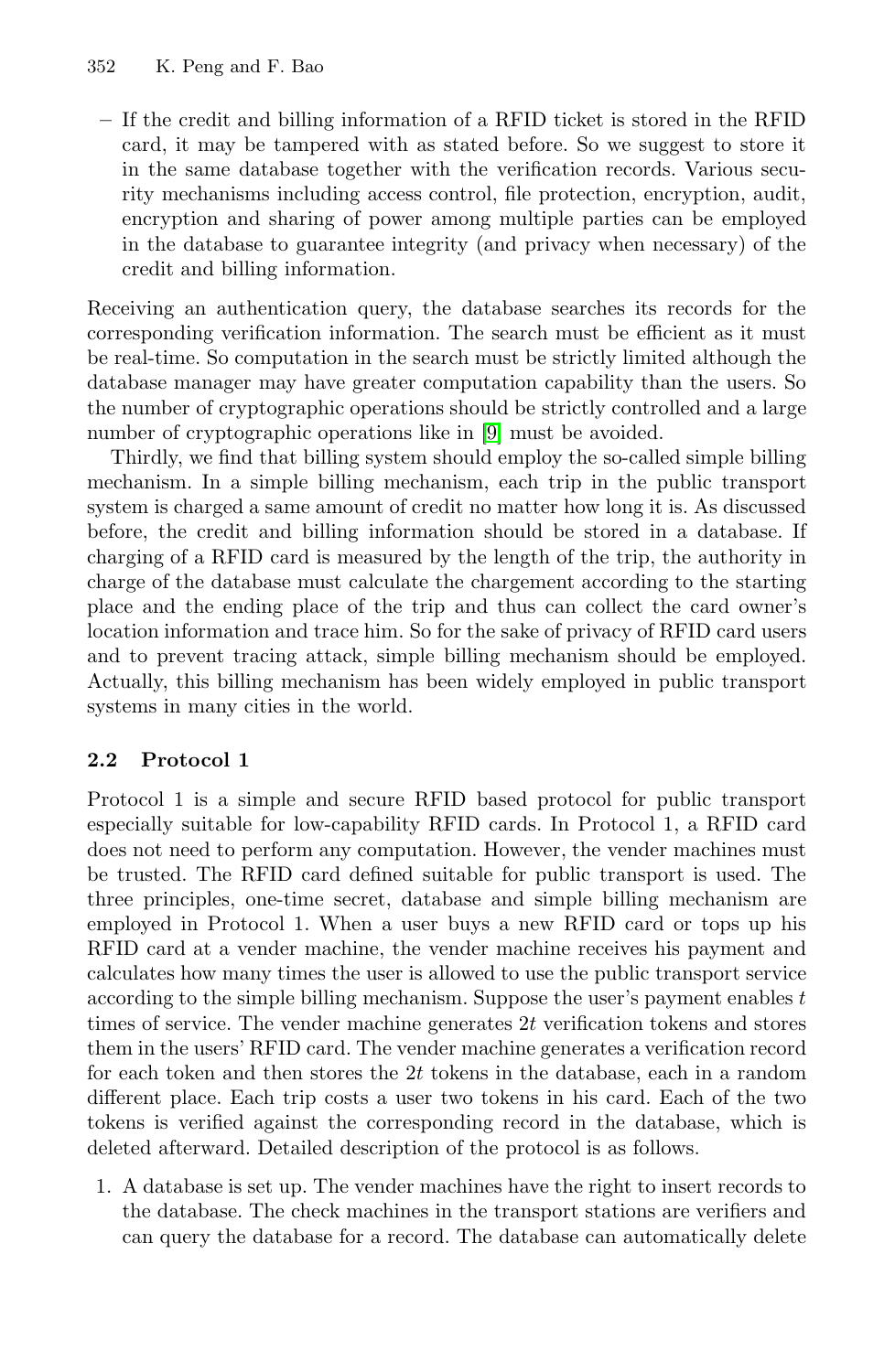a record after it matches a query. Necessary security measures like access control, file protection, encryption, audit, sharing of power are employed to guarantee that the data in the database is confidential and integrated.

- 2. A public one-way collision-resistent hash function  $H()$  is set up to be used.
- 3. Initiation and top up

A user accesses a vender machine to fill up a new RFID card or top up an old RFID card. The user pays money for  $t$  time usage of the public transport system. The vender machine operates as follows.

- (a) The vender machine randomly chooses 2t integers  $a_1, a_2, \ldots, a_{2t}$  in  $Z_L$ where L is a security parameter decided by setting of  $H()$  and system parameters like the number of users and the size of the public transport system.
- (b) The vender machine writes  $a_2, a_3, \ldots, a_{2t}$  to the memory space for secret data in the RFID card. It writes  $a_1$  to the outward readable memory space of the RFID card.
- (c) The vender machine separately inserts  $H(a_1), H(a_2), \ldots, H(a_{2t})$  into the database. The vender machine does not send the records for the tokens of a card together in a batch so that neither the receiving database nor an eavesdropper can tell which records belong to the same RFID card. Instead some of the records of a newly updated RFID card is submitted, being mixed with the unsubmitted records of earlier updated RFID cards. The unsubmitted records of the newly updated RFID card will be submitted later, being mixed with the records of later updated RFID cards. This data insertion mechanism is called SMI (separate and mixed insertion). As no user will use up all his tokens just after buying them, SMI does not affect usability of the tokens.
- 4. Using the public transport
	- (a) When a user enters the public transport system, he puts his RFID card on a checking machines (verifier or called reader). The checking machine reads the token in the outward readable memory space of the RFID card. Suppose the token it obtains is  $u$ .
	- (b) The checking machine queries the database to search for  $H(u)$ . If  $H(u)$ is a record in the database, the RFID card passes the authentication and the user is allowed to enter.
	- (c) If the searched item is a record in the database, the database automatically deletes the record.
	- (d) After being allowed in, the RFID card removes one token from its memory space for secret data and puts it in its outward readable memory to replace the used token.
	- (e) When a user leaves the public transport system, he puts his RFID card on a checking machines. The checking machine reads the token in the outward readable memory space of the RFID card. Suppose the token it obtains is  $u'$ .
	- (f) The checking machine queries the database to search for  $H(u')$ . If  $H(u')$ is a record in the database, the RFID card passes the authentication the user is allowed to leave. Otherwise the user is punished.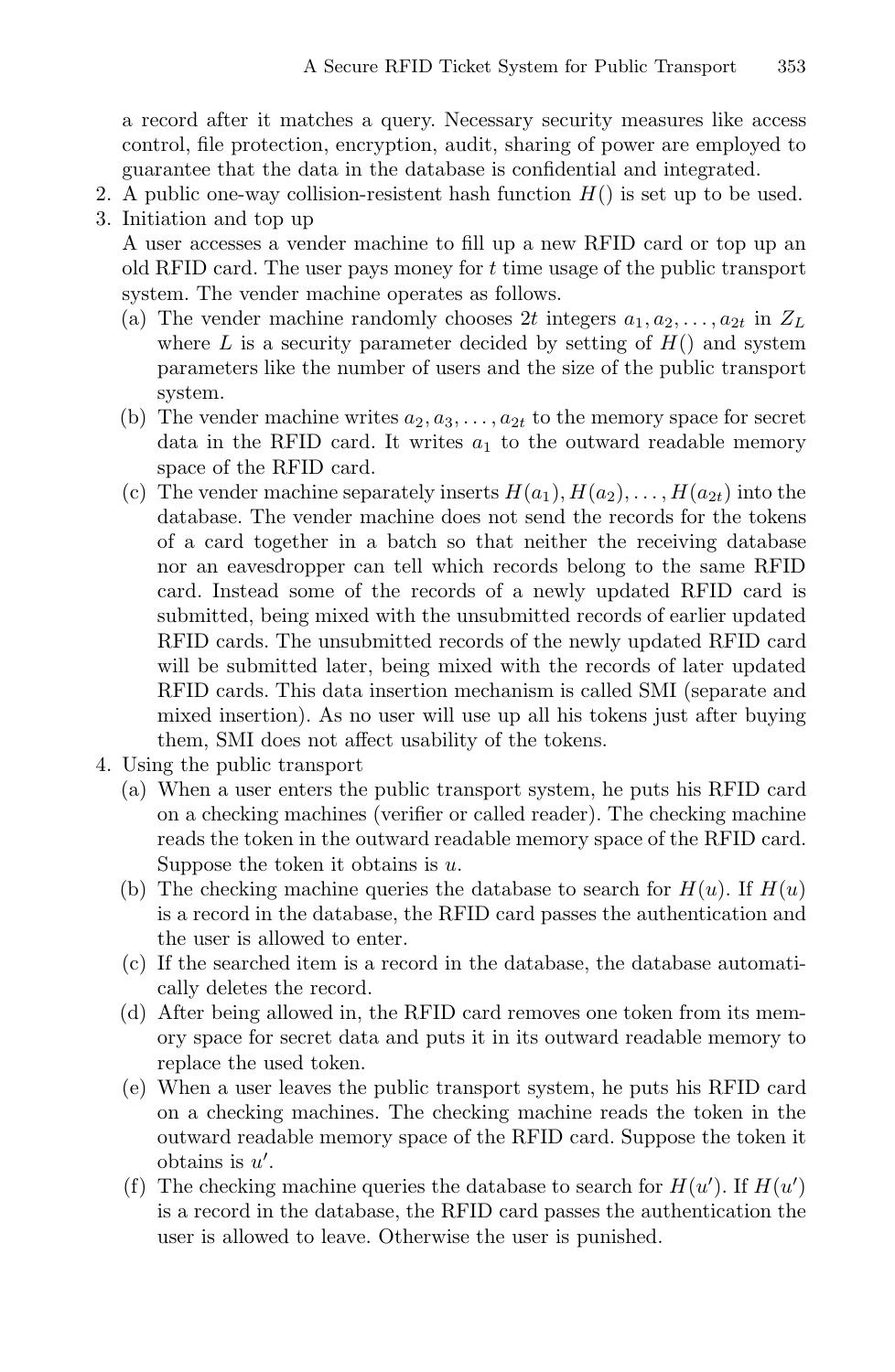- (g) If the searched item is a record in the database, the database automatically deletes the record.
- (h) After being allowed to leave, the RFID card removes one token from its memory space for secret data and puts it in its outward readable memory to replace the used token.

Protocol 1 can prevent some usual attacks.

- **–** As one-time secret is used for authentication, replay attack cannot work no matter the attacker is the user himself or a third party.
- **–** Forging credit attack is prevented as the credit information is stored in a secure database.
- **–** Forging attack against authentication is difficult. With the assumption that the data stored in the RFID memory for secret information is unreadable without the card user's cooperation, the verifiers cannot obtain any token from any RFID card before it is used. As  $H()$  is one-way, even if the communication between the vender machines and the database is intercepted by an attacker, it cannot find any token from the intercepted verification information. So unless the card owner or the vender machine is the attacker, forging attack against authentication cannot work. Even if a card owner launches a forging attack, takes out some tokens from his RFID card and copies it into a forged card, he does not benefit from the attack and cannot double use any of his tokens as the tokens are one-time secrets. So the only harmful forging attack is launched by the vender machine, who should be trusted not to record the tokens it generates and use them to launch a forging attack.
- **–** As one-time secret tokens are used in authentication and submission of verification records from the vender machines to the database is through SMI, no one can link different tokens for a user unless a vender machine colludes with multiple verifiers. The only possible tracing attack is a collusion between a vender machine and multiple verifiers. The vender machine records the tokens of a user and share them with many verifiers. The verifiers look for the revealed tokens and record the locations they appear. If the vender machines are assumed to be trusted, no tracing attack can work.

### **2.3 Protocol 2**

Protocol 1 is very efficient as it only employs hash function and does not need any asymmetric cipher. The RFID cards in it do not even need to carry out any computation. However, the vender machines must be trusted in it. Although techniques like tamper-resistent device may be applied to the vender machines to stengthen security and reduce the risk, the trust assumption is still too strong in some circumstances. So Protocol 2 is designed to remove the trust assumption. In Protocol 2, the RFID cards need to perform some computations when being filled up or topped up. As the computation does not need to be real-time and mostly depends on symmetric cipher, it is acceptable. Especially, some costly computation can be performed before hand so that when they are needed they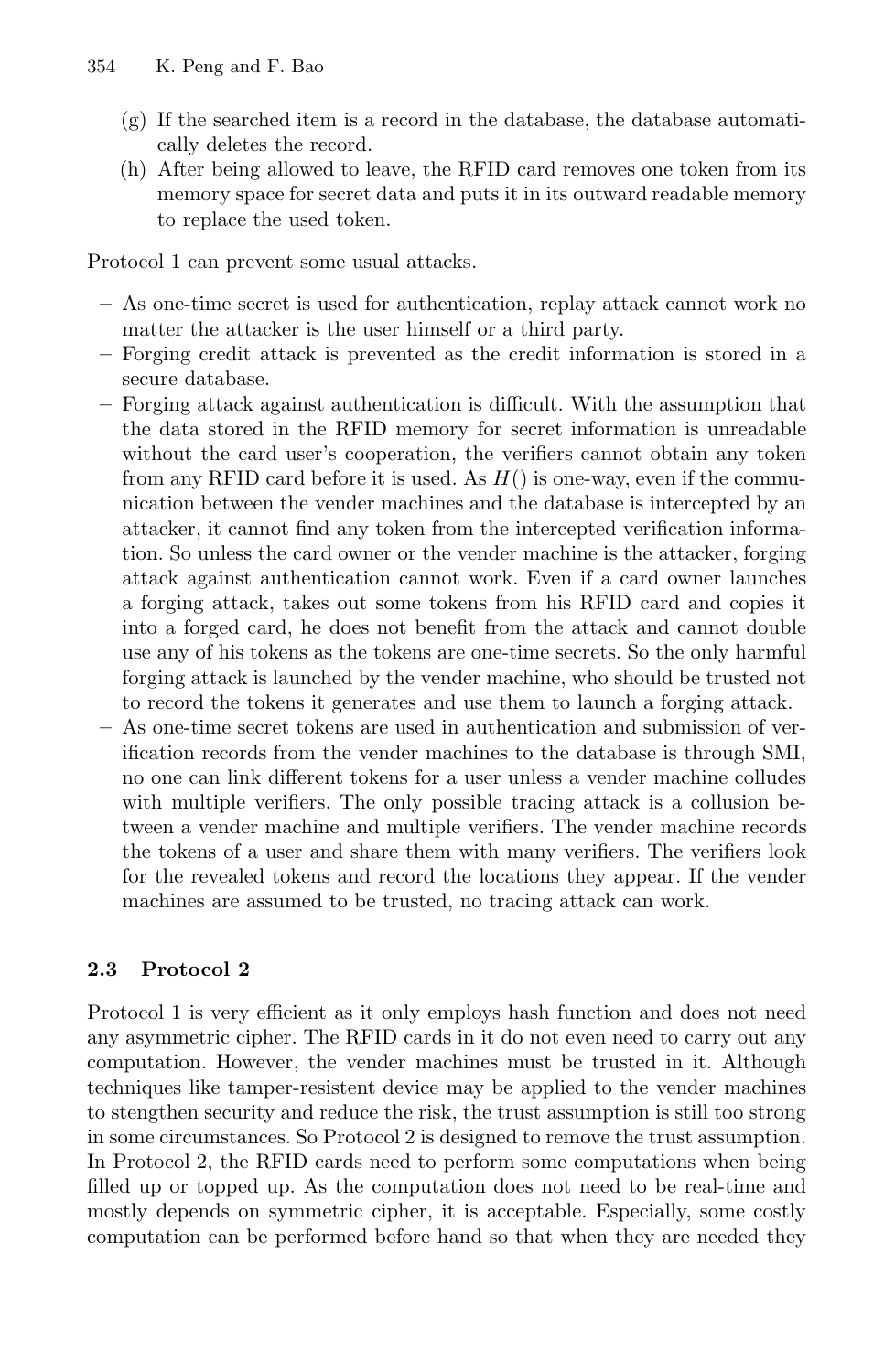are ready for use already. In protocol 2, a RFID card generates the tokens it buys itself using a hash chain. It then submits the end of the hash chain to the vender machine it uses, who forwards the end of the hash chain to the database. The vender machine helps the RFID card to encrypt the other nodes of the hash chain, which are stored in the RFID card as tokens. Detailed description of the protocol is as follows.

- 1. A database is set up. Multiple authorities are in charge of the database and for security th[ey](#page-7-9) share the power of managing the database. The authorities receive records from the vender machines and insert them into the database. They also handle the verifiers' queries and search the database to answer them. As mentioned before, necessary security measures for database are employed to guarantee security of the database. The database authorities set up a Paillier encryption algorithm and they share the private key. Decryption is feasible only if the number of cooperating authorities is over a threshold. To learn more details about secure sharing of private key in Paillier encryption, interested readers are referred to [2].
- 2. A one-way collision-resistent hash function  $H'()$  is set up and published.
- 3. Initiation and topping up

A user accesses a vender machine to fill up a new RFID card or top up an old RFID card. The user pays money for  $t$  time usage of the public transport system. He and the vender machine operate as follows.

- (a) The vender machine generates  $2k$  probabilistic random encryptions of 0 using the database authorities' public key:  $e_0, e_1, \ldots, e_{2t-1}$ . Note that although the generation needs  $2k$  modulo exponentiations, it can be performed before hand so that when they are needed they are ready for use already. So it does not affect efficiency. The vender machine gives  $e_0, e_1, \ldots, e_{2t-1}$  to the RFID card.
- (b) The RFID card chooses a seed s from the input space of  $H'$  and calculates tokens  $a_i = H'(a_{i-1})$  for  $i = 1, 2, ..., 2t$  where  $a_0 = s$ .
- (c) The RFID card calculates  $b_i = a_i e_{\pi(i)}$  for  $i = 0, 1, \ldots, 2t 1$  where  $\pi()$  is a permutation of  $\{0, 1, \ldots, 2t - 1\}$ . It stores  $b_0, b_1, \ldots, b_{2t-2}$  in the memory space for secret data in his RFID card.  $b_0, b_1, \ldots, b_{2t-2}$  are stored in their order. More precisely, the memory space for secret data is a stack such that  $b_0$  is in the bottom of the stack,  $b_1$  is on top of  $b_0$ ,  $b_2$  is on top of  $b_1, \ldots, b_{2t-2}$  is on top of  $b_{2t-3}$ . The RFID card stores  $b_{2t-1}$  in the outward readable memory space of the RFID card.
- (d) The RFID card submits  $a_{2t}$  to the vender machine.
- (e) The vender machines submits  $(a_{2t}, 2t)$  to the database.
- (f) The database authorities store  $(a_{2t}, 2t)$  in the database as a record.
- 4. Using the public transport
	- (a) When a user enters the public transport system, he puts his RFID card on a checking machines (verifier or called reader). The checking machine reads the data in the outward readable memory space of the RFID card. Suppose the data it obtains is  $v$ .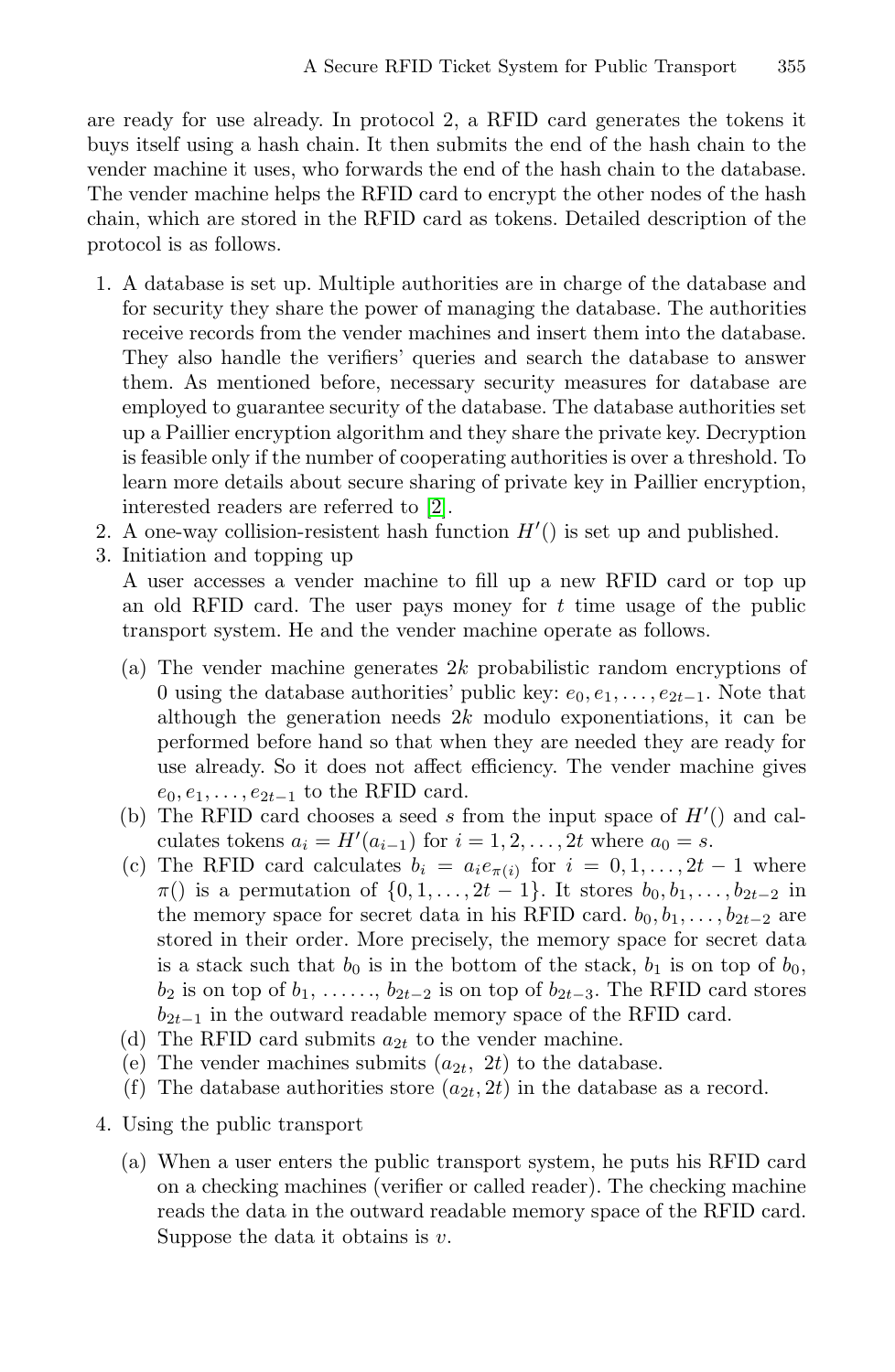- 356 K. Peng and F. Bao
	- (b) The checking machine sends  $v$  to the database.
	- (c) The database authorities cooperate to decrypt  $v$  and obtain the message in it  $r$ . Details of distributed Paillier decryption can be found in  $[2]$ . If  $H'(r)$  is in a record in the database and the other item in the same record (indicating the left credits the user has) is larger than zero,
		- i. the RFID card passes the authentication and the user is allowed to enter;
		- ii. the database aothorities replace  $H'(r)$  with r;

iii. 1 is subtracted from the other item in the same record. Otherwise, entry is rejected.

- (d) After being allowed in, the RFID card removes one token on the top of its memory stack for secret data and puts it in its outward readable memory to replace the used token.
- (e) When a user leaves the public transport system, he puts his RFID card on a checking machines. The checking machine reads the data in the outward readable memory space of the RFID card. Suppose the data it obtains is  $v'$ .
- (f) The checking machine sends  $v'$  to the database.
- (g) The database authorities cooperate to decrypt  $v'$  and obtains the message in it r'. If  $H'(r')$  is a record in the database and the other item in the same record (indicating the left credits the user has) is larger than zero,
	- i. the RFID card passes the authentication and the user is allowed to leave;
	- ii. the database aothorities replace  $H'(r')$  with r';
	- iii. 1 is subtracted from the other item in the same record.
	- Otherwise the user is punished.
- (h) After being allowed to leave, the RFID card removes one token on the top of its memory stack for secret data and puts it in its outward readable memory to replace the used token.

Protocol 2 can prevent usual attacks

- **–** As one-time secret is used for authentication, replay attack cannot work no matter the attacker is the user himself or a third party.
- **–** Forging credit attack is prevented as the credit information is stored in a secure database.
- **–** Forging attack against authentication is difficult. With the assumption that the data stored in the RFID memory for secret information is unreadable without the card user's cooperation, the verifiers cannot obtain any token from any RFID card before it is used. The tokens are generated by the RFID cards themselves and are unknown to the vender machines. So without any trust on the vender machines it is guaranteed that the tokens are not revealed. The vender machines only know the end of each hash chain, whose other nodes are the authentication secrets. As  $H()$  is one-way, the vender machines cannot obtain any authentication secrets. For the same reason, even if an end of a hash chain sent from a vender machine to the database